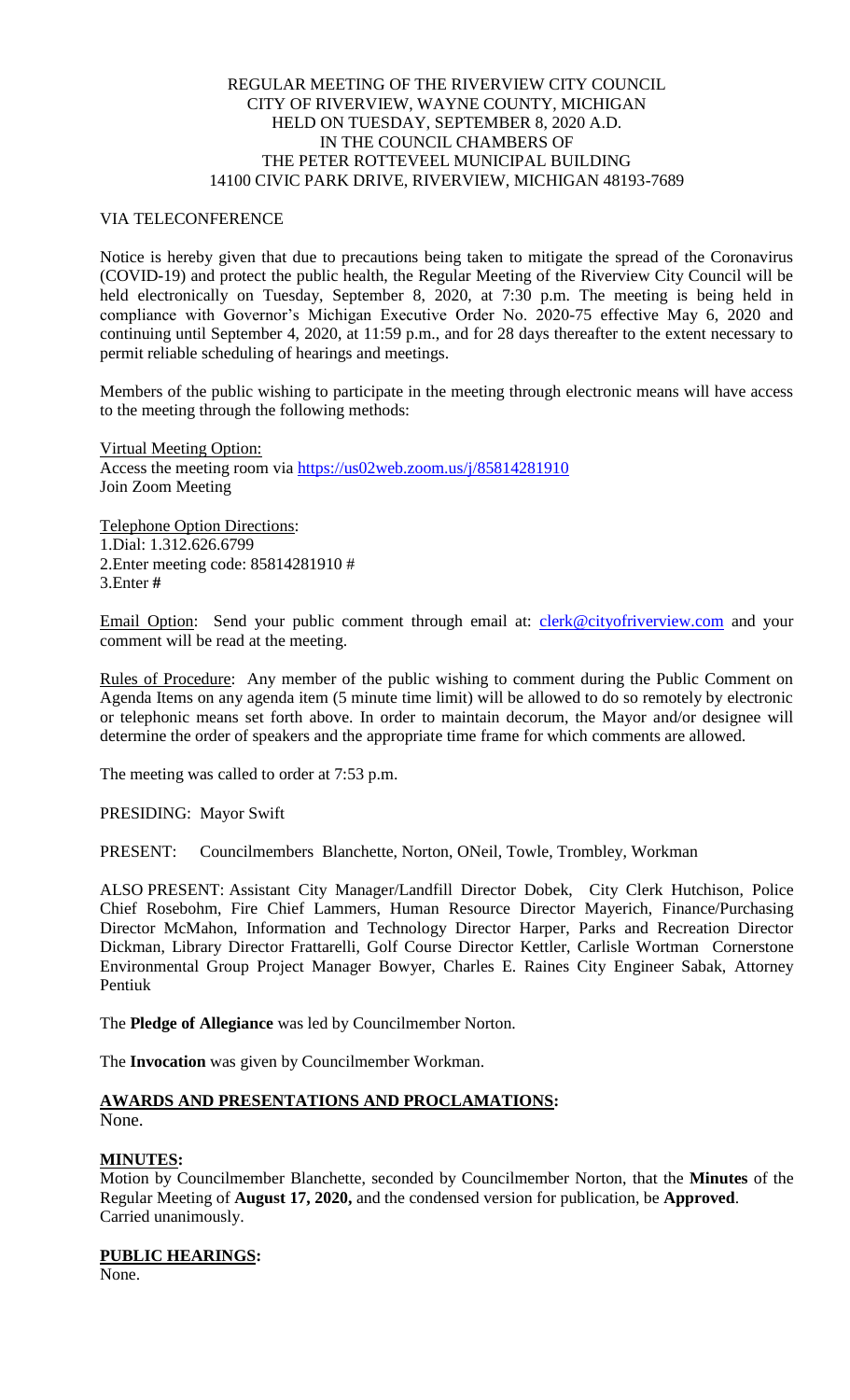#### **PUBLIC COMMENTS:**

The Mayor offered public comments.

## **ORGANIZATIONAL BUSINESS:**

None.

#### **CONSENT AGENDA:**

At the request of Councilmember Trombley, the following was **removed** from the Consent Agenda:

 Award Cooperative Bid to **Pro-Vision Video Systems** for Body Worn Cameras in the Amount of \$30,302.00.

Motion by Councilmember Towle, seconded by Councilmember Blanchette, that the **Consent Agenda** be Approved as follows:

- Authorize the Solicitation of Bids for **Erosion Repairs** for the Land Preserve.
- Authorize the Solicitation of Bids for **Flare #1 Replacement** for the Land Preserve.
- Ratify Emergency Repair of **Blue Nine Jockey Pump**, Shaft and Motor to **Pro Pump** and **Controls**  for a total cost of **\$10,260.00**.
- Approve Execution of an **Operation Agreement** between the City of Riverview and the **Riverview Co-op Nursery, Inc.**
- Approve Budget Amendments as follows:

A.

|                       |                 | Current       | Amended       | Amendment or |
|-----------------------|-----------------|---------------|---------------|--------------|
| Description           | Account Number  | Appropriation | Appropriation | Change       |
| 2020/21 Water & Sewer |                 |               |               |              |
| Electric Service      | 592-536-922.000 | 0.00          | .000.00       | .000.00      |
|                       | .<br>__         | $\sim$        | .             | .            |

JUSTIFICATION: To increase the Electric Service line item for the new meters installed at 17001 Electric and 19345 Sibley to handle the control panel for the pressure reducing valve replacement. B.

| .                        |                 |               |               |              |
|--------------------------|-----------------|---------------|---------------|--------------|
|                          |                 | Current       | Amended       | Amendment or |
| ∣Description_            | Account Number  | Appropriation | Appropriation | Change       |
| 2020/21 Golf Course Fund |                 |               |               |              |
| <b>Pump Equipment</b>    | 584-542-972.060 | 0.00          | 10.260.00     | 10.260.00    |
| Greens / Tee Sprayer     | 584-542-973.022 | 60.000.00     | 49.740.00     | (10, 260.00) |

JUSTIFICATION: To transfer funds for the emergency repairs of the jockey pump on the Blue Nine course. C.

|                                                                                                             |                       | Current          | Amended          | Amendment or |
|-------------------------------------------------------------------------------------------------------------|-----------------------|------------------|------------------|--------------|
| Description                                                                                                 | <b>Account Number</b> | Appropriation    | Appropriation    | Change       |
| 2020/21 General Fund - Human Resources                                                                      |                       |                  |                  |              |
| <b>Contractual Services</b>                                                                                 | 101-270-818.000       | $27.000.00$   \$ | $44.000.00$ \ \$ | 17.000.00    |
| JUSTIFICATION: To appropriate funds for the executive search services to replace the retiring police chief. |                       |                  |                  |              |

D.

|                                    |                       | Current       | Amended       | Amendment or |
|------------------------------------|-----------------------|---------------|---------------|--------------|
| <b>Description</b>                 | <b>Account Number</b> | Appropriation | Appropriation | Change       |
| 2020/21 Drug Forfeiture Fund - DEA |                       |               |               |              |
| Police Body Cameras                | 265-302-970.011       | $0.00\,$      | 30,302.00     | 30,302.00    |

JUSTIFICATION: To appropriate funds for the cooperative bid purchase of body worn cameras for police officers.

Carried unanimously.

Motion by Councilmember Workman, seconded by Councilmember Norton, that the Award for Cooperative Bid to **Pro-Vision Video Systems** for **Body Worn Cameras** in the Amount of \$30,302.00 **be tabled**.

AYES: Councilmembers Blanchette, Norton, ONeil, Trombley, Workman

NAYS: Mayor Swift, Councilmember Towle

Motion carried.

#### **RESOLUTIONS:**

Motion by Councilmember Towle, seconded by Councilmember Trombley, that Resolution No. 20-20, regarding the Publicly Funded Health Insurance Contribution Act Adoption of the **80/20 percent cost sharing** model set forth in Section 4 of Public Act 152 of 2011, be Adopted.

### RESOLUTION NO. 20-20 RESOLUTION TO ADOPT THE 80/20 COST SHARING MODEL AS SET FORTH IN SECTION 4 OF PUBLIC ACT 152 OF 2011

WHEREAS, the State of Michigan has enacted the Publicly Funded Health Insurance Contribution Act, Act 152 of 2011, (the "Act");

WHEREAS, the Act provides for limits on the amount that a local unit of government may pay or contribute to a medical benefit plan for its employees;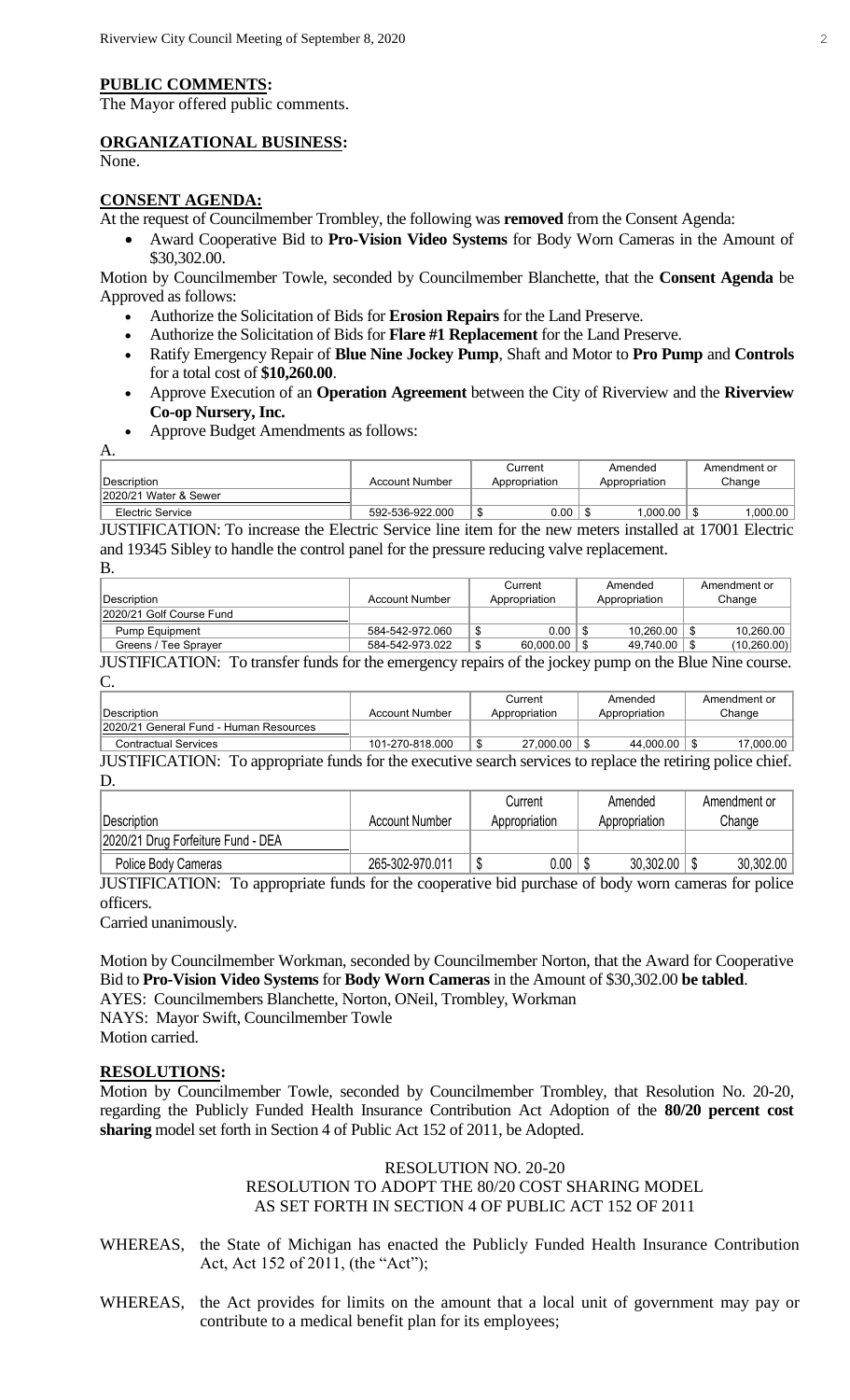- WHEREAS, Local units of government are given three options for complying with the requirements of the Act, depending on the impact of the Act on the employees of each public employer;
- WHEREAS, those three options are as follows:
	- 1) Section 3 "Hard Caps" Option-limits a public employer's total annual health care costs for employees based on coverage levels as defined in the Act;
	- 2) Section 4 "80 percent-20 percent" Option-limits a public employer's share of total annual health care costs to not more that 80 percent. This option requires an annual majority vote of the governing body;
	- 3) Section 8 "Exemption" Option-a local unit of government, as defined in the Act, may exempt itself from the requirements of the Act by an annual 2/3 vote of the governing body; and
- WHEREAS, the City desires to comply with the provisions of the Act and adopt the 80-20 percent option as its choice of compliance under the Act and to avoid penalties for noncompliance.
- NOW, THEREFORE, BE IT RESOLVED that the Riverview City Council elects to comply with the requirements of the Publicly Funded Health Insurance Contribution Act by adopting the 80/20 percent cost sharing model set forth in Section 4 of Public Act 152, subject to any applicable limitations contained in Section 5 of the Act pertaining to collective bargaining agreements.

AYES: Mayor Swift, Councilmembers Blanchette, Norton, Towle, Trombley, Workman NAYS: None.

ABSTAIN: Councilmember ONeil

ADOPTED this 8th day of September, 2020.

ATTEST:

# Andrew M. Swift, Mayor

I, Cynthia M. Hutchison, duly authorized City Clerk of the City of Riverview, do hereby certify the foregoing Resolution is a true copy of a resolution adopted by the Riverview City Council at their regular meeting of September 8, 2020.

 $(S E A L)$ 

Cynthia M. Hutchison, City Clerk

\_\_\_\_\_\_\_\_\_\_\_\_\_\_\_\_\_\_\_\_\_\_\_\_\_\_\_\_\_\_\_\_\_\_

\_\_\_\_\_\_\_\_\_\_\_\_\_\_\_\_\_\_\_\_\_\_\_\_\_\_\_\_\_\_\_\_\_\_\_

Motion by Councilmember Trombley, seconded by Councilmember Towle, that the following Resolution, Encouraging JP Morgan Chase Bank to Reconsider their Decision to Close the 17800 Fort Street Branch in the City of Riverview, be Adopted.

#### RESOLUTION NO. 20-21

# RECONSIDER CLOSING OF JP MORGAN CHASE BANK BRANCH OFFICE AT 17800 FORT STREET, RIVERVIEW, MICHIGAN

- WHEREAS, JP Morgan Chase Bank has served the financial needs of the residents and businesses of the City of Riverview and surrounding communities at 17800 Fort Street in the City of Riverview since 2006; and WHEREAS, this property has been used as a financial institution serving the financial needs of generations of residents and businesses of the City of Riverview and surrounding communities since 1974; and
- WHEREAS, JP Morgan Chase Bank recently announced the closing of the branch at 17800 Fort Street in the City of Riverview; and
- WHEREAS, the City of Riverview prefers that the branch bank continues to serve the community from its current location.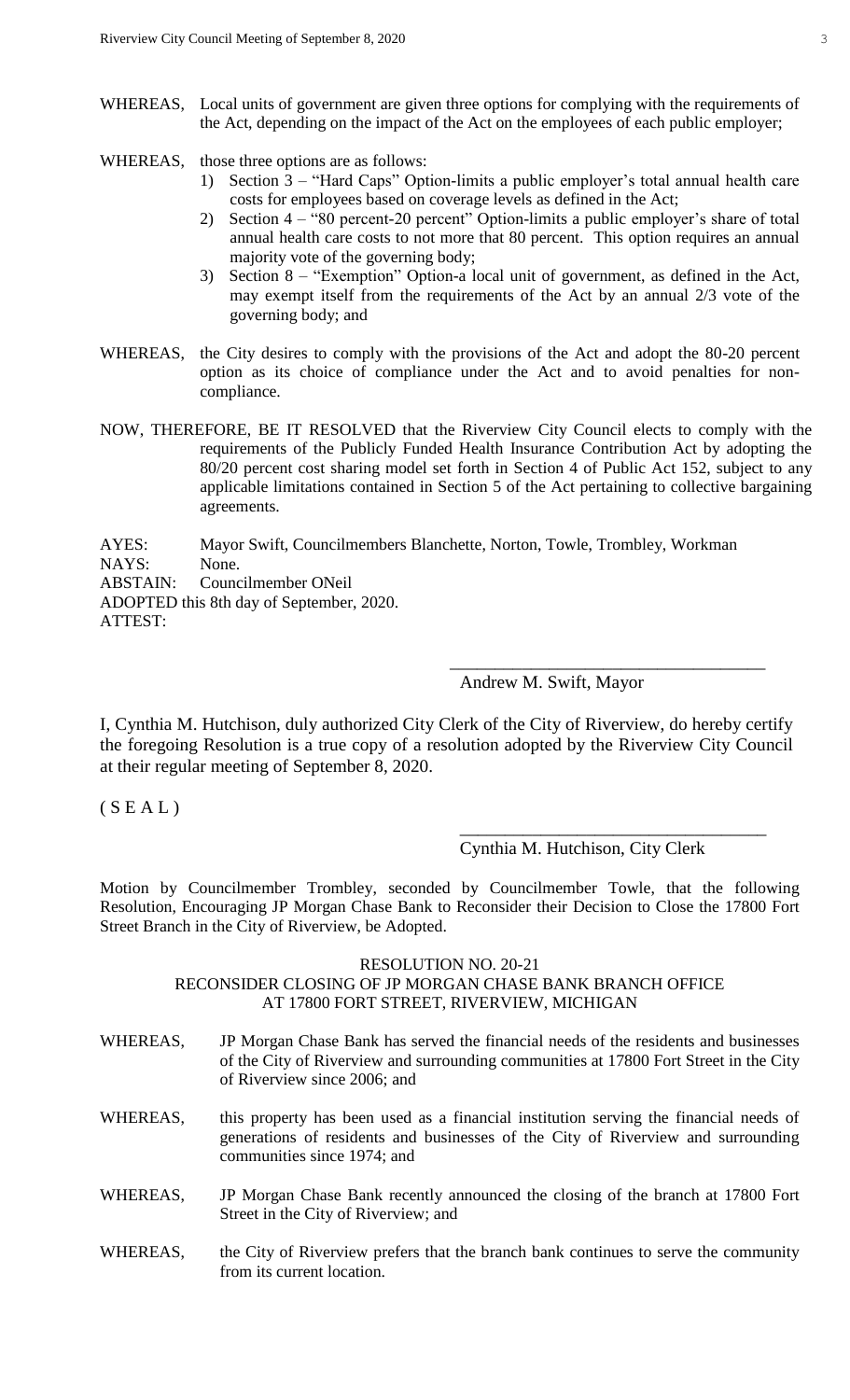- THEREFORE, the City of Riverview Council encourages JP Morgan Chase Bank to reconsider its decision and allow the branch to continue serving the residents and businesses of the City of Riverview and surrounding region.
- AYES: Mayor Swift, Councilmembers Blanchette, Norton, ONeil, Towle, Trombley, Workman

NAYS: None. ADOPTED this 8<sup>th</sup> day of September, 2020. ATTEST:

Andrew M. Swift, Mayor

I, Cynthia M. Hutchison, duly authorized City Clerk of the City of Riverview, do hereby certify the foregoing Resolution is a true copy of a resolution adopted by the Riverview City Council at their regular meeting of September 8, 2020.

 $(S E A L)$ 

Cynthia M. Hutchison, City Clerk

\_\_\_\_\_\_\_\_\_\_\_\_\_\_\_\_\_\_\_\_\_\_\_\_\_\_\_\_\_\_\_\_\_\_

\_\_\_\_\_\_\_\_\_\_\_\_\_\_\_\_\_\_\_\_\_\_\_\_\_\_\_\_\_\_\_\_\_\_\_

#### **ADMINISTRATION:**

Motion by Councilmember Trombley, seconded by Councilmember ONeil, that Authorization for the Mayor to **Execute** the **Program Year 2020 Sub-Recipient Contract** with **Wayne County** for the Community Development Block Grant (**CDBG**) and **Certifications**, be Approved. Carried unanimously.

Motion by Councilmember Towle, seconded by Councilmember Trombley, that Authorization to **Waive** the Purchasing Manual Section XIII: "**Ethics,**" to allow attendance at the **Riverview Highlands Invitation Golf Outing** on September 10, 2020, be Approved. Carried unanimously.

Motion by Councilmember Workman, seconded by Councilmember Blanchette, that Authorization for Execution of **Agreement** with **Michigan Municipal League** (MML) to **Facilitate** the Executive Search for the Position of **Police Chief**, be Approved.

AYES: Mayor Swift, Councilmembers Blanchette, Norton, Towle, Trombley, Workman NAYS: Councilmember ONeil Motion carried.

Motion by Councilmember Towle, seconded by Councilmember Trombley, that **Change Order No. 1** to **Landfill Drilling** and **Piping, Inc.,** in the Amount of **\$150,000.00** for Additional **Wells** for the Gas Collection System, be Approved.

Carried unanimously.

#### **ORDINANCES**:

Motion by Councilmember Towle, seconded by Councilmember ONeil, that Authorization for the Clerk to give the First Reading, by title only, of Proposed **Ordinance No. 713**, regarding amending the Code of Ordinances by the **Repeal of Section 38-9, Transportation** or **Possession** of **Usable Marijuana**, be Approved.

Carried unanimously.

#### PROPOSED ORDINANCE NO. 713

AN ORDINANCE TO AMEND CHAPTER 38 OF THE RIVERVIEW CODE OF ORDINANCES, "OFFENSES AND MISCELLANEOUS PROVISIONS," BY THE REPEAL IN ITS ENTIRETY OF SECTION 38-9 "TRANPORTATION O POSSESSION OF USABLE MARIJUANA; PENALTY," OF ARTICLE I, "IN GENERAL," TO BE CONSISTENT WITH STATE LAW CONCERNING THE POSSESSION AND USE OF RECREATIONAL MARIJUANA

Motion by Councilmember Trombley, seconded by Councilmember ONeil, that Authorization for the Clerk to give the First Reading, by title only, of Proposed **Ordinance No. 714**, regarding the Addition of a **New Section 38-9,** "**Water Encroachment** on **Public** or **Private Property,** be Approved. Carried unanimously.